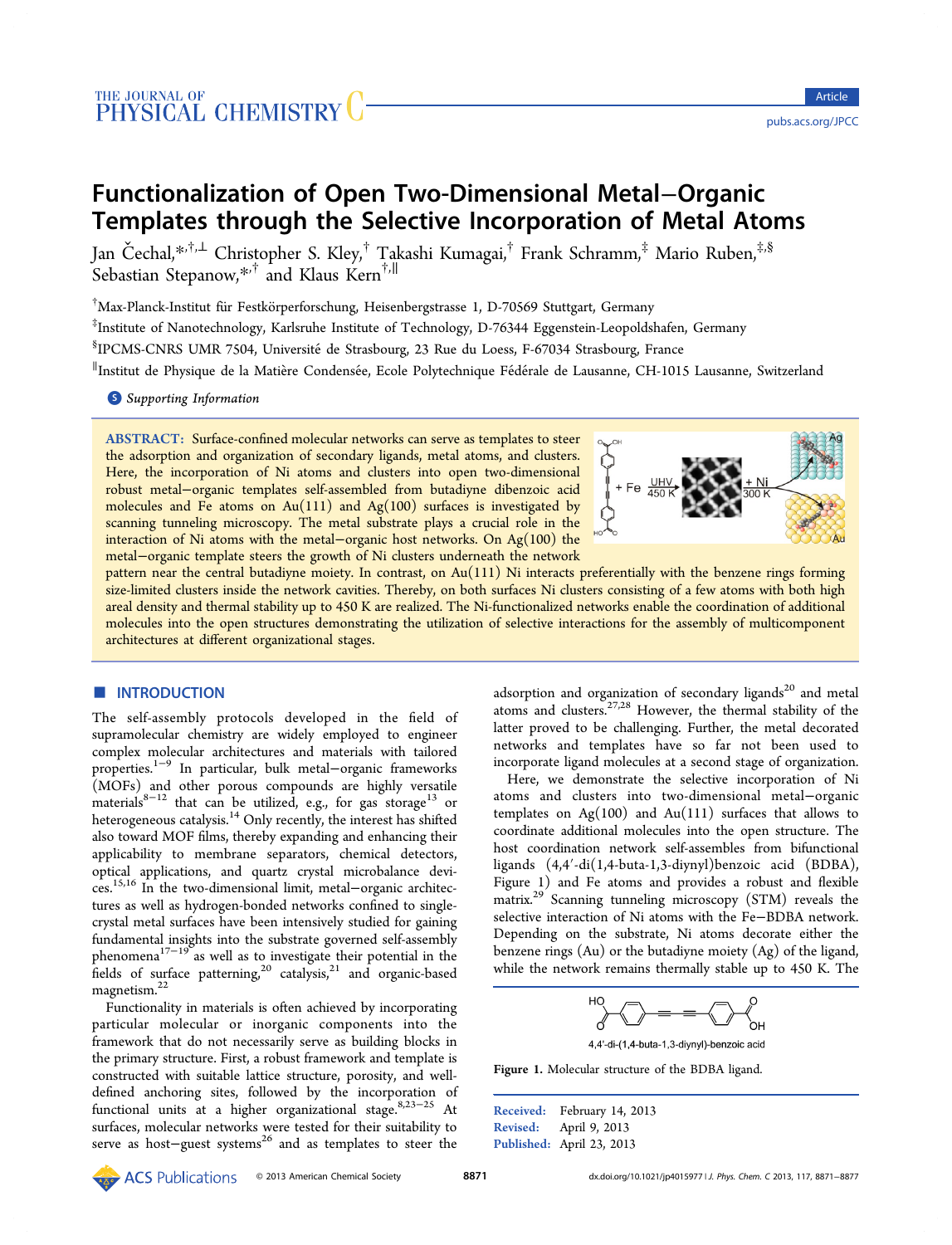<span id="page-1-0"></span>

Figure 2. Representative STM images acquired after Ni deposition at 300 K on the Fe−BDBA network on Au(111). (a) Typical Ni-induced features near the benzene rings (blue circle, solid square) or entire BDBA (dotted square) are highlighted. (b) High-resolution image of the decorated benzene rings with superimposed BDBA model. (c) The average profiles (with 1σ error bars) corresponding to the line colors in (a). (d) Highresolution image of a filled cavity. (e) Upon annealing to 385 K only the filled cavities remain. (f) Model of possible binding sites of the Ni atoms to BDBA. Acquisition parameters:  $5 \text{ K}$ ,  $1 \text{ nA}$ ,  $-0.2 \text{ V}$  (a, b) and  $5 \text{ K}$ ,  $1 \text{ nA}$ ,  $+0.5 \text{ V}$  (d, e). Scale bars:  $5 \text{ nm}$  (a, e) and  $1 \text{ nm}$  (b, d).

striking difference in the Ni binding behavior reveals that besides selective Ni−ligand interactions also the substratedependent Ni atom diffusion processes play a role in the network functionalization. The incorporation of additional ligands into the network cavities coordinating to Ni atoms enables the assembly of robust architectures at different organizational stages.

## **EXPERIMENTAL METHODS**

All experiments have been carried out in two separate UHV chambers (base pressure  $\sim$ 2 × 10<sup>-8</sup> Pa) hosting a homemade variable-temperature STM and a low-temperature STM (5 K) and standard tools for preparation of well-defined metal surfaces.

Clean  $Ag(100)$  and  $Au(111)$  surfaces were prepared by cycles of Ar<sup>+</sup> sputtering and annealing to 800 K, followed by a slow substrate cooling to room temperature. The metal− organic networks were prepared by simultaneous deposition of Fe atoms and BDBA molecules on the substrate held at 450 K.<sup>[29](#page-6-0)</sup> The BDBA molecules were deposited by thermal evaporation from a quartz crucible held at the temperature of 560 K and metal atoms using a standard e-beam evaporator (Omicron EFM3) at a flux current of 1 nA. During the deposition (5−15 min) the pressure was lower than  $2 \times 10^{-7}$ Pa. Ni atoms were deposited by a second e-beam evaporator on the substrate held at room temperature (300−305 K). The samples were then directly transferred to the respective STM.

The STM images were acquired either at room temperature or 5 K using electrochemically etched tungsten tips with a sample bias in the range from  $-1.0$  to  $+1.2$  V and tunneling currents ranging from 0.06 to 1.0 nA.

#### ■ RESULTS

Recently, we have demonstrated the formation of extended Fe−BDBA coordination networks on both Ag(100) and Au(111) surfaces, showing a high degree of structural flexibility and adaptability. The preparation and the properties of these networks are described in detail in ref [29](#page-6-0). In brief, Fe adatoms and BDBA ligands form fully reticulated networks on Ag(100) and Au(111), in which Fe dimers coordinate to the carboxylate groups of four BDBA ligands. The rectangular arrays show the ability to adapt to surface defects and extend over multiple surface terraces exhibiting a high robustness and structural integrity of the network. The findings are ascribed to the high flexibility of the central BDBA butadiyne moiety. Further, the iron atoms interact exclusively with the carboxylate oxygen atoms leaving the butadiyne moiety virtually free, which serves as anchoring sites for transition metal atoms with high  $\pi$ electron affinity, e.g., Ni. The Ni atoms can be utilized to bind additional ligands and functional units to the host network. Further, low-valent Ni atoms are potential active sites for  $CO<sub>2</sub>$ conversion.<sup>[30](#page-6-0)</sup>

Ni Decoration of Fe−BDBA on Au(111). Figure 2 presents STM images of the Fe−BDBA network on Au(111) after subsequent nickel deposition at room temperature followed by cooling to 5 K. The BDBA ligands appear as dumbbell-like protrusions with an apparent height of  $1.51 \pm$ 0.04 Å at the benzene ring and  $1.31 \pm 0.04$  Å at the center of the molecule, which is independent of the applied bias voltages (from −1.0 to +1.2 V). Upon Ni deposition the following features are identified in the STM images: (1) decoration of the benzene rings and (2) partial or complete filling of the network cavities.

The blue circle in Figure 2a marks a small protrusion at the benzene rings with an apparent height in the range 1.9−2.1 Å. The high-resolution image depicted in Figure 2b and the averaged line profile (blue) in Figure 2c reveal a small

For the synthesis of the BDBA ligand we refer to ref [29](#page-6-0).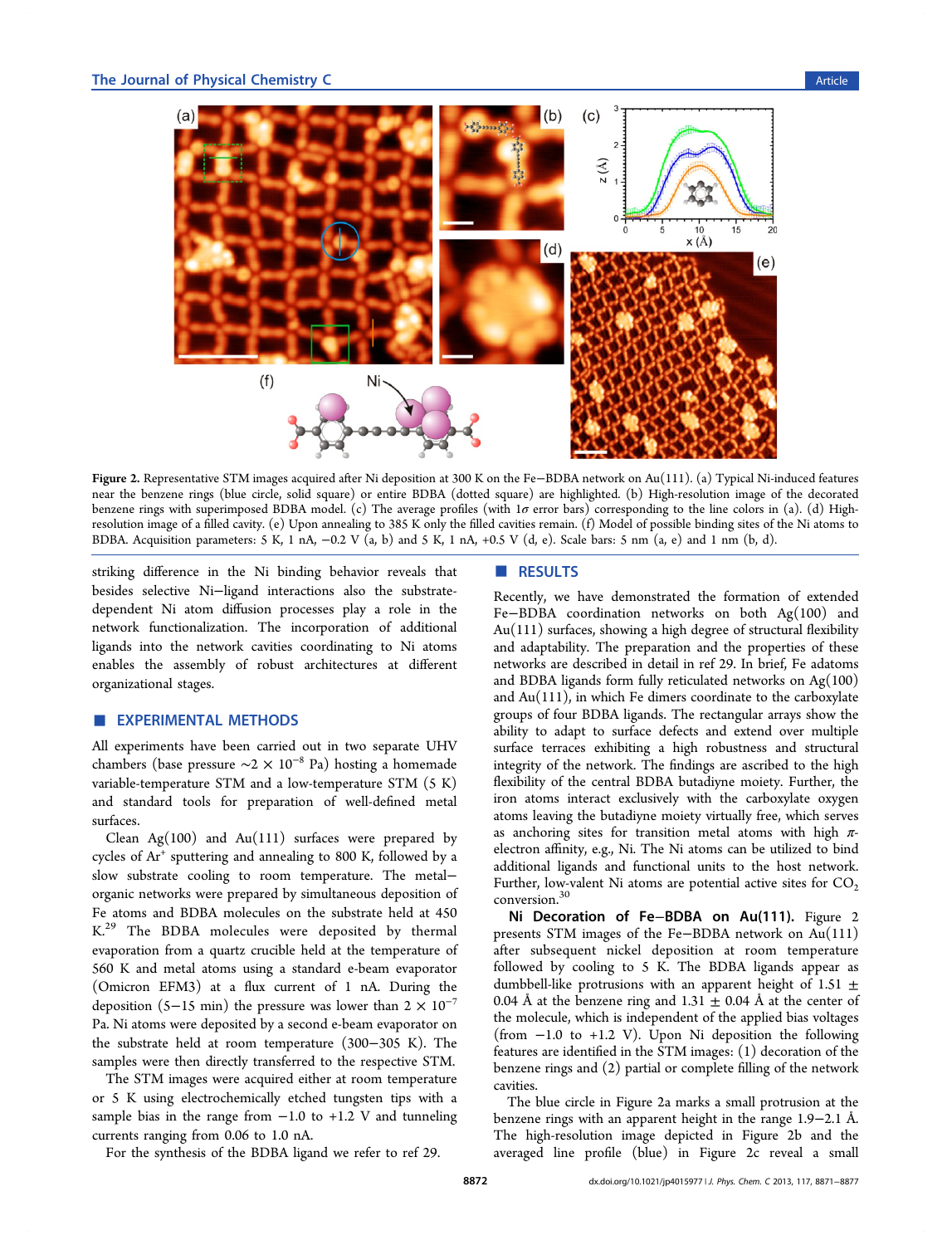<span id="page-2-0"></span>

Figure 3. STM topographs of a Fe−BDBA/Ag(100) coordination network after Ni deposition at room temperature (a, c, and d) and after subsequent annealing to 450 K (e). (a) Red circles mark BDBA ligands with a pronounced depression at their centers (ω-BDBA). (b) Average profiles of pristine and  $\omega$ -BDBA marked by color-coded lines in (a) with 1 $\sigma$  error bars. The magnified images (c) and (d) show the observed features in greater detail with the superimposed molecule model. (e) Only the ω-BDBA features remain after annealing to 450 K. (f) Line profile of a Ni atom embedded in the first Ag substrate layer. (g) Proposed trapping site of Ni atoms underneath the ligand molecules. Acquisition parameters: 5 K, 1 nA, +0.5 V (a, e), +0.7 V (c), and +0.2 V (d). Scale bars: 5 nm (a, e), and 1 nm (c, d).

asymmetry with respect to the long axis of the ligand. The somewhat larger features (marked by a green square in Figure [2](#page-1-0)a) have an apparent height of 2.2−2.5 Å, and their appearance extends from the benzene ring further to the center or over the entire molecule. The corresponding line profile (green) is shown in Figure [2c](#page-1-0). We attribute all of these analyzed features to the presence of Ni atoms and small clusters which bind to the organic backbone of the network (see below).

Figure [2d](#page-1-0) shows a high-resolution image of a filled cavity, which apparent height of 2.0−2.6 Å at the center is close to the apparent height of Ni clusters on the bare Au(111). The position of the filled cavities correlates with the elbow sites of the herringbone reconstruction, which remains intact under the network (see [Supporting Information](#page-5-0) for details).

Annealing to 385 K leads to the removal of the small features at the organic backbone, and only completely filled cavities remain within the networks (Figure [2](#page-1-0)e). After this treatment, the filled cavity interior shows a uniform height that corresponds to the formation of Ni islands with a height of monatomic Ni layer (2.1−2.4 Å).

Ni Decoration of Fe−BDBA on Ag(100). The incorporation of Ni atoms into the Fe–BDBA network on  $Ag(100)$ after deposition at room temperature followed by sample cooling to 5 K is illustrated in Figure 3. The apparent height of the pristine BDBA ligand on the Ag(100) surface is  $1.01 \pm 0.01$ Å at the benzene ring and  $0.93 \pm 0.01$  Å at the center. The following changes upon Ni deposition are observed: (1) lowering of the central part of the BDBA molecule, (2) appearance of protrusions near the ligands, and (3) filling of the network cavities.

The red circles in Figure 3a mark a large fraction of BDBA molecules (termed  $\omega$ -BDBA) that display a bias-independent apparent height of 0.88  $\pm$  0.07 Å at the benzene ring and 0.53  $\pm$  0.05 Å at the central part of the ligand. The corresponding averaged line profiles are plotted in Figure 3b. The variation of the  $\omega$ -BDBA profile is considerably larger compared to the pristine ligand, suggesting that a range of distinct configurations contribute to the appearance of the  $\omega$ -BDBA molecules. The high-resolution images presented in Figure 3c,d reveal that some of the BDBA molecules display an asymmetry along the long axis with one benzene ring being lower than the other. Further, the apparent height at the center of the molecules can be as low as 0 Å. We attribute the dark features to Ni atoms residing underneath the molecules (see below).

Figure 3a shows additional relatively large protrusions with measured heights in the range of 1.4−2.2 Å that are tentatively attributed to metal clusters. These features are predominantly located near the central part of the ligands, and only a minority of clusters is found near the benzene rings. Also on  $Ag(100)$ some of the network cavities are completely filled with an apparent height of 2.05 Å that matches exactly the Ag substrate step height. As will be discussed below, both clusters and islands are composed of Ag atoms. Apart from the decoration of the network, rectangular metal ad-islands were found on the bare Ag surface (see [Supporting Informmation](#page-5-0) for details).

Annealing to 385 K leads to a reduced amount of clusters decorating the network and an accompanied increase in the size of the metal ad-islands on the bare surface. Further annealing to 450 K removes nearly all cluster features inside the network with only  $\omega$ -BDBA features remaining at the same abundance (Figure 3e).

Binding Guest Molecules into Ni-Functionalized Cavities on Ag(100). The applicability of the Ni-functionalized Fe−BDBA/Ag(100) networks for the hierarchical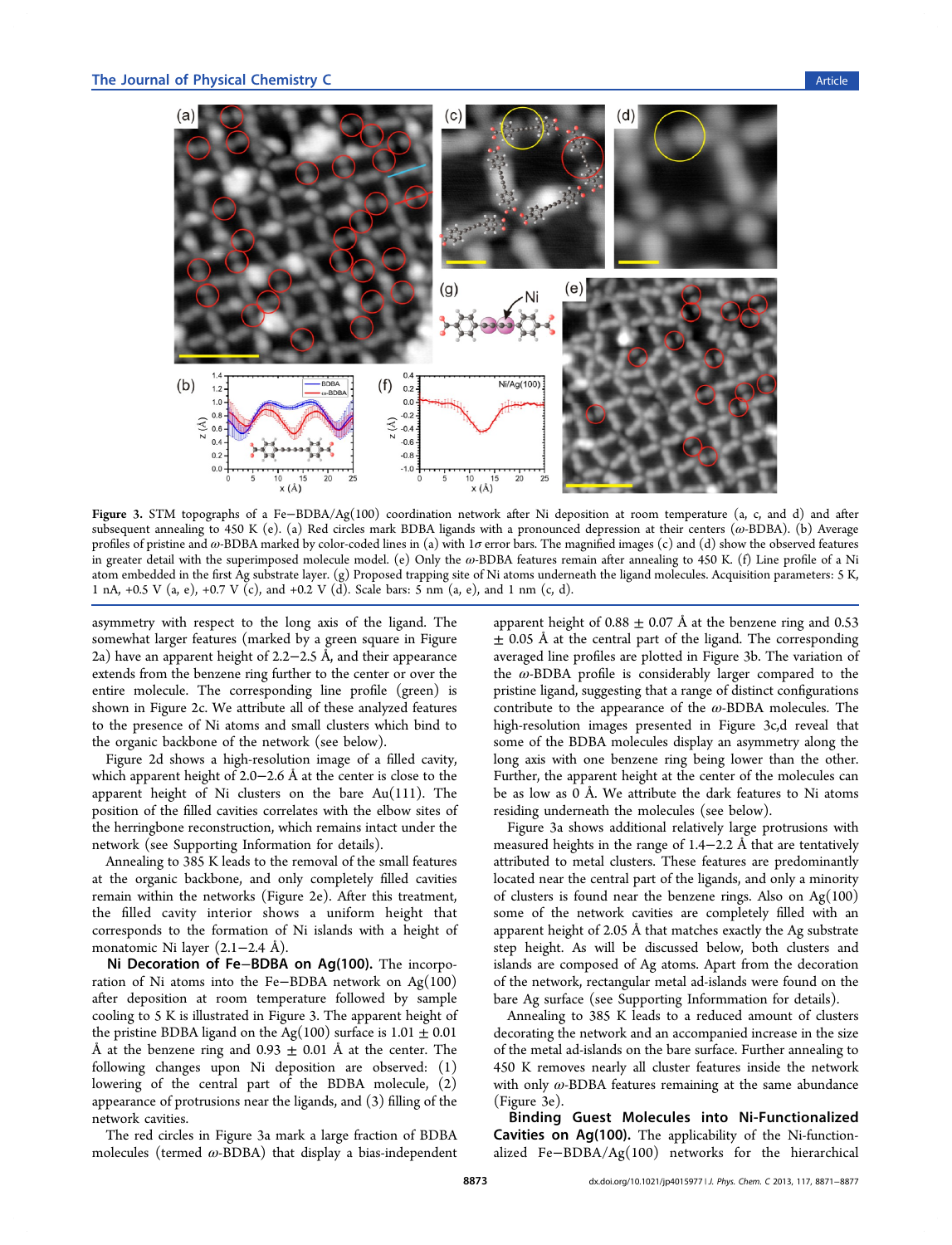<span id="page-3-0"></span>

Figure 4. (a) STM image taken at room temperature shows the Ni-decorated Fe−BDBA/Ag(100) network before the deposition of additional BDBA molecules; the main features— $\omega$ -BDBA molecules and Ag clusters—are highlighted by red circles and yellow arrows, respectively. (b) Upon BDBA deposition (310 K), the additional BDBA molecules are bound into the cavities as highlighted by circles. The orange and yellow circles highlight accommodated BDBA molecules that point to a network node or to the center of a cavity molecule involving the bending of the guest molecule, respectively. Note that the Ag clusters are still present as marked by an arrow. (c) Tentative model of the BDBA bound into the cavity. Acquisition parameters: 300 K, 0.07 nA,  $-1.0$  V (a) and 0.09 nA,  $-0.9$  V (b). Scale bars: 5 nm.

assembly of multicomponent architectures is demonstrated by binding additional BDBA molecules into the cavities. Upon subsequent deposition of BDBA onto the Ni-decorated networks at room temperature (see Figure 4a), the molecules are bound into the cavities as depicted in Figure 4b. The guest BDBA molecule binds predominantly to the central butadiyne groups at the opposite sides of the cavity (see red circles in Figure 4b and scheme in Figure 4c). The accommodated BDBA molecules can also point to a network node or to the center of adjacent ligands of the cavity involving the bending of the guest molecule (marked by orange and yellow circles in Figure 4b, respectively). For steric reasons the ligands preferentially arrange parallel to the long side of the cavity. The accommodation of additional molecules was not observed for the plain Fe−BDBA network.

#### ■ DISCUSSION

A number of distinct explanations for the nature and positions of the observed adspecies can be presented since a delicate interplay of a variety of mutual interactions and surface-related processes contributes to the resulting structure. On the bare substrate the surface diffusion and island nucleation may be altered by the interchange of incoming Ni metal atoms with atoms from first substrate layer (see [Supporting Information](#page-5-0) for details). Besides reactive sites related to the substrate, e.g., step edges and heteroatoms embedded in substrate, the molecular networks, i.e., butadiyne group, phenyl rings, and coordination nodes, additionally modify the adatom diffusion. Moreover, the observed features are not necessarily the thermodynamically most stable ones because all above-mentioned processes are thermally activated. All these processes should be taken into account in order to reach a coherent and consistent interpretation of the experimental results. We start the

discussion by considering the surface diffusion processes of Ni adatoms on the surfaces.

The distinct observations in the incorporation of Ni into the networks on the  $Au(111)$  and  $Ag(100)$  substrates can be understood by taking into account also the elementary processes for Ni atoms on the bare surfaces. On the Ag surface, Ni atoms exchange with the substrate atoms, assuming their thermodynamically most stable position within the first layer.<sup>[31](#page-6-0),[32](#page-6-0)</sup> The associated activation energy amounts to only  $\sim 0.3$  eV,<sup>[33](#page-6-0)</sup> enabling the exchange process even at low temperatures (~130 K).<sup>[32](#page-6-0)</sup> The surface diffusion of Ni atoms proceeds via an exchange diffusion mechanism within the topmost Ag layer<sup>[34](#page-6-0)</sup> that can be assisted by Ag adatoms (from the exchange process) binding to the embedded Ni atom (Ni− Ag pair).<sup>[31](#page-6-0)</sup> Ni atoms migrate in the first substrate layer and form islands,  $35$  following the standard nucleation and island growth model.<sup>[36](#page-6-0)</sup>

The situation changes by the presence of the Fe−BDBA network on top of the surface. Here, the mobility of the Ni−Ag pair is spatially limited to the network cavity. The apparent depth of ∼0.4 Å associated with a single Ni atom (see exemplary profile in Figure [3f](#page-2-0) and [Supporting Information](#page-5-0) for details) matches closely the lowering of the central part of the ω-BDBA molecules. Since no excessive segregation of Nirelated islands was observed on the bare surface, and no features were found within the exposed surface area of the cavities, we propose that the Ni atoms reside directly below the butadiyne group. During the diffusion process the Ni atoms are attracted by the high electron density of the alkynyl group, thereby breaking the Ni−Ag pair. Already a weak Ni−butadiyne attraction raises the diffusion barrier for the Ni atoms, which increases the residence time of the Ni atoms in the vicinity of the butadiyne moiety and consequently enhances the probability to form a stable nucleus by trapping a second Ni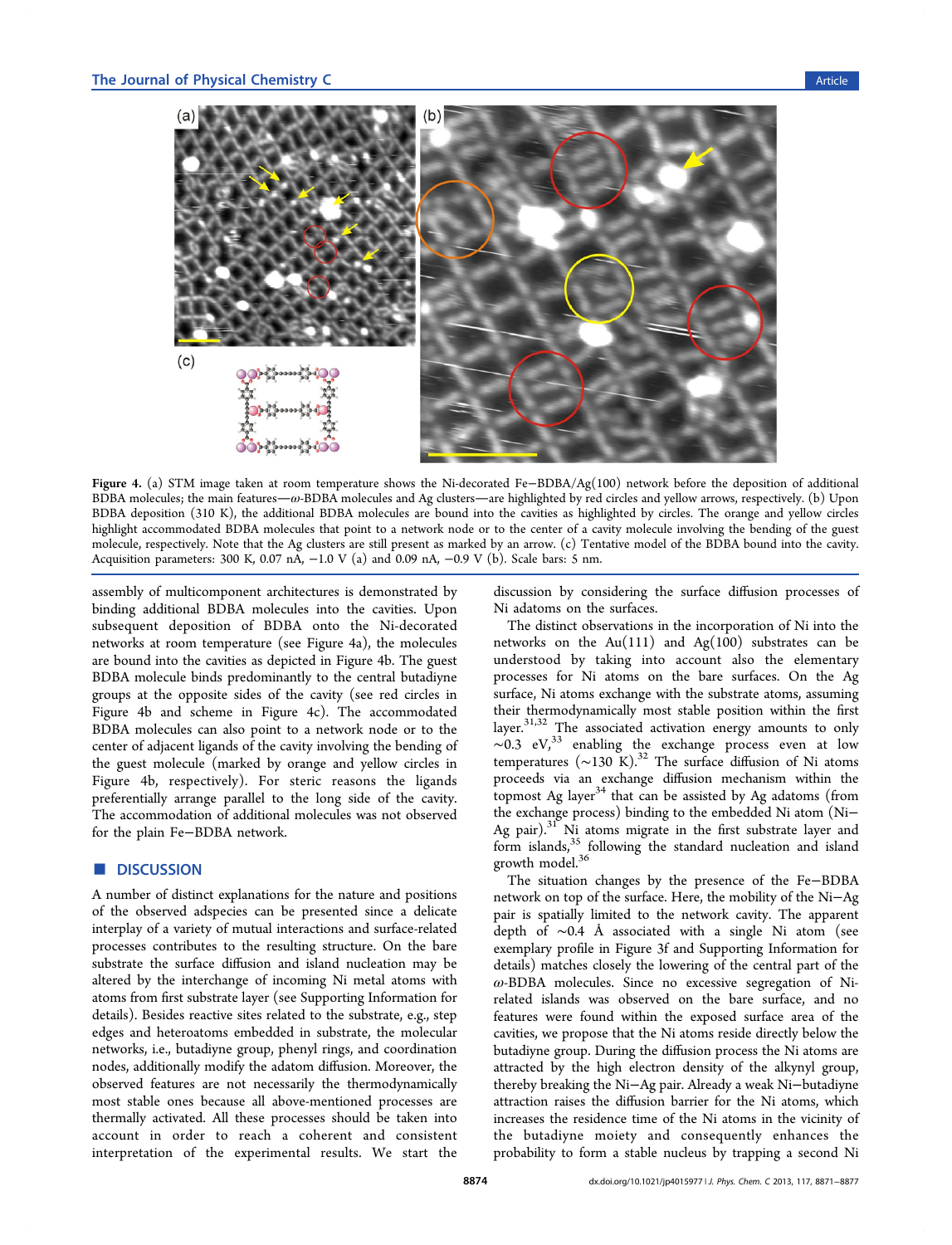#### The Journal of Physical Chemistry C and the Second Second Second Second Second Second Second Second Second Second Second Second Second Second Second Second Second Second Second Second Second Second Second Second Second Sec

atom. Figure [3g](#page-2-0) illustrates the proposed geometry of the Ni nucleus. Its stability is enhanced by the absence of Ag adatoms assisting the Ni diffusion. The differences and variations in the measured heights of the ligands are thus ascribed to the number and geometry of Ni atoms below the molecules. In the proposed configuration, the Ni atoms could not be incorporated oxidatively by rehybridization of the alkynyl bonds since this would lead to a strong upward bending of the ligand.[37](#page-6-0)−[41](#page-6-0) Therefore, we expect a rather weak nonoxidative binding between Ni and BDBA.<sup>[42](#page-6-0),[43](#page-6-0)</sup>

To accommodate the additional BDBA into the cavity as shown in Figure [4b](#page-3-0), we presume that the Ni atom is lifted again above the surface. The energy gain from the formation of coordination bonds  $({\sim}1.2 \text{ eV})^{44}$  $({\sim}1.2 \text{ eV})^{44}$  $({\sim}1.2 \text{ eV})^{44}$  is much higher than the energy expense (∼0.4 eV) needed for lifting the embedded Ni atom.

Apart from the butadiyne moiety, the benzene rings also possess  $\pi$ -electron density, and the Ni atoms can be localized there. The benzene rings show a decrease in the apparent height of 0.13  $\pm$  0.08 Å for the  $\omega$ -BDBA ligands, which suggests the presence of Ni atoms below the aromatic rings. However, a reduced height of the benzene rings was always accompanied by a significantly lowered central part of the molecules. Thus, we infer that the presence of Ni atoms under the aromatic rings is a result of the continuing growth of the Ni clusters and that the benzene rings do not serve as primary nucleation sites.

The stability of the Ni functionalized network at temperatures exceeding 450 K is significantly higher compared to previous reports, in which Co and Fe decorated networks start to collapse above 250  $K^{27}$  $K^{27}$  $K^{27}$  Since every molecule in the network acts as a nucleation site for Ni atoms, the resulting pattern shows a mean Ni cluster distance of 2 nm corresponding to an areal density of 4  $\times$   $10^{13}$  clusters/cm<sup>2</sup>. Besides the organic templates, $27,28$  $27,28$  other patterning methods can be employed to steer the cluster growth with comparable areal cluster density. These include the use of surface strain relief patterns,<sup>[45](#page-6-0)</sup> surface oxide templates,<sup>[46,47](#page-6-0)</sup> or graphene Moiré patterns.<sup>[48](#page-6-0)</sup> However, only the last two approaches also show appreciable cluster stability above room temperature.<sup>[47](#page-6-0),[48](#page-6-0)</sup>

The trapped Ni atoms and clusters can serve as a template for the growth of metal clusters of a third kind as demonstrated by the presence of Ag clusters. These Ag adatoms originate from the Ni−Ag exchange process and aggregate close to embedded Ni atoms inside the networks or on the bare surface. The room temperature stability of the Ag clusters is traced back to their appreciable binding energy of 0.59 eV in the vicinity of an embedded Ni atom. This energy gain increases to 0.82 eV for Ag adatoms in contact with two Ni atoms, which usually leads to the capping or encapsulating of Ni islands on the bare Ag surface.<sup>[31,35](#page-6-0)</sup> At elevated temperatures, the Ag atoms can overcome the binding energy, resulting in the removal of the Ag clusters from the network area and to the attachment of the adatoms to the substrate step edges and Ag islands on the bare surface (Figure [3](#page-2-0)e).

In contrast to  $Ag(100)$ , on the Au(111) surface the Ni adatom interchange takes place only in the vicinity of elbow sites of the herringbone reconstruction,<sup>[49](#page-6-0)</sup> leading to the preferential formation of Ni islands at these sites.  ${}^{50,51}$  ${}^{50,51}$  ${}^{50,51}$  This preference is maintained even within the network area. However, the size of the clusters is limited to the size of the cavity. The composition of these islands is presumably a mixture of Ni and Au atoms.[52](#page-6-0)

On  $Au(111)$  the Ni atoms show only a low affinity to the butadiyne moiety but rather interact more strongly with the benzene rings. The interaction of transition metal atoms with the benzene rings of organic templates was reported recently. Cobalt atoms residing on top of the benzene rings were observed for both coordination networks $27$  and molecular adlayers<sup>[28](#page-6-0)</sup> on a Ag(111) substrate. The observations were explained by the formation of stable half-sandwich complexes.<sup>[53](#page-6-0)</sup> Similar behavior was observed for Fe atoms decorating the benzene rings at lower temperatures  $(90-130 \text{ K})$ .<sup>[27](#page-5-0)</sup> In this work a slightly asymmetric binding of the Ni atoms to the benzene rings was found on Au(111) (cf. Figures [2](#page-1-0)b and [2c](#page-1-0)). The calculated binding energy to a free benzene ring is considerably lower for Ni (1.73 eV) compared to Co (2.58 eV).<sup>[54](#page-6-0)</sup> On the other hand, the adsorption energy of a Ni adatom on Au $(111)$  amounts to about 2.9 eV.<sup>[44](#page-6-0)</sup> Hence, a preferential binding of Ni atoms to the substrate would be expected. This explains the observation of filled cavities after annealing the substrate, which was not observed for both Fe and Co atoms on the Ag(111) surfaces.<sup>[27](#page-5-0)</sup> The Ni binding to the benzene rings is only metastable for the BDBA ligands on Au(111).

Further insight into the selective interaction of Ni atoms with the BDBA ligand on the two surfaces can be gained by the investigation of the Ni−BDBA interaction in the absence of Fe (see [Supporting Information](#page-5-0) for further details). On Au(111), Ni binds almost exclusively to the carboxylate oxygen atoms, forming nearly identical network structures as Fe−BDBA. Contrarily, on Ag(100) predominantly disordered structures were found that involve the binding of Ni adatoms equally to the carboxylate and the butadiyne groups. The bonding to the latter is sufficiently strong to bend the ligands, indicating a strong oxidative Ni−butadiyne association.[37](#page-6-0)−[41](#page-6-0) However, for an existing Fe−BDBA network this strong binding is only possible at the network periphery, i.e., for undercoordinated ligands. Here, strong deformations of the BDBA molecules were observed even on the  $Au(111)$  surface. Within the network, the BDBA geometry is fixed by the dominant coordination bonds to Fe atoms, and hence, the structural change associated with the rehybridization of alkynyl bonds is not possible. Consequently, the Ni atoms can only interact nonoxidatively with the high  $\pi$ -electron density of the butadiyne group, which results in a much weaker binding of Ni atoms to the ligand molecules.

The striking difference in the behavior of the Ni binding on Au(111) and Ag(100), both to the free ligands and within the Fe-BDBA networks, highlights the role of the underlying substrate. On the one hand, the Ni adatom processes are distinct on the two surfaces as described above, and on the other hand, the specific interaction of the  $\pi$ -electrons of the butadiyne moiety and benzene rings with the metal substrates results in different chemical states of the constituents on the two surfaces and hence to different affinities to Ni atoms.

#### ■ CONCLUSIONS

In summary, we have demonstrated the incorporation of Ni atoms and clusters into open two-dimensional robust metal− organic templates. The functionalized networks are thermally stable at temperatures up to 450 K and enable the coordination of additional molecules into the open structures, demonstrating the utilization of selective interactions for the assembly of multicomponent architectures at different organizational stages. Further, we showed that the employed metal substrate plays a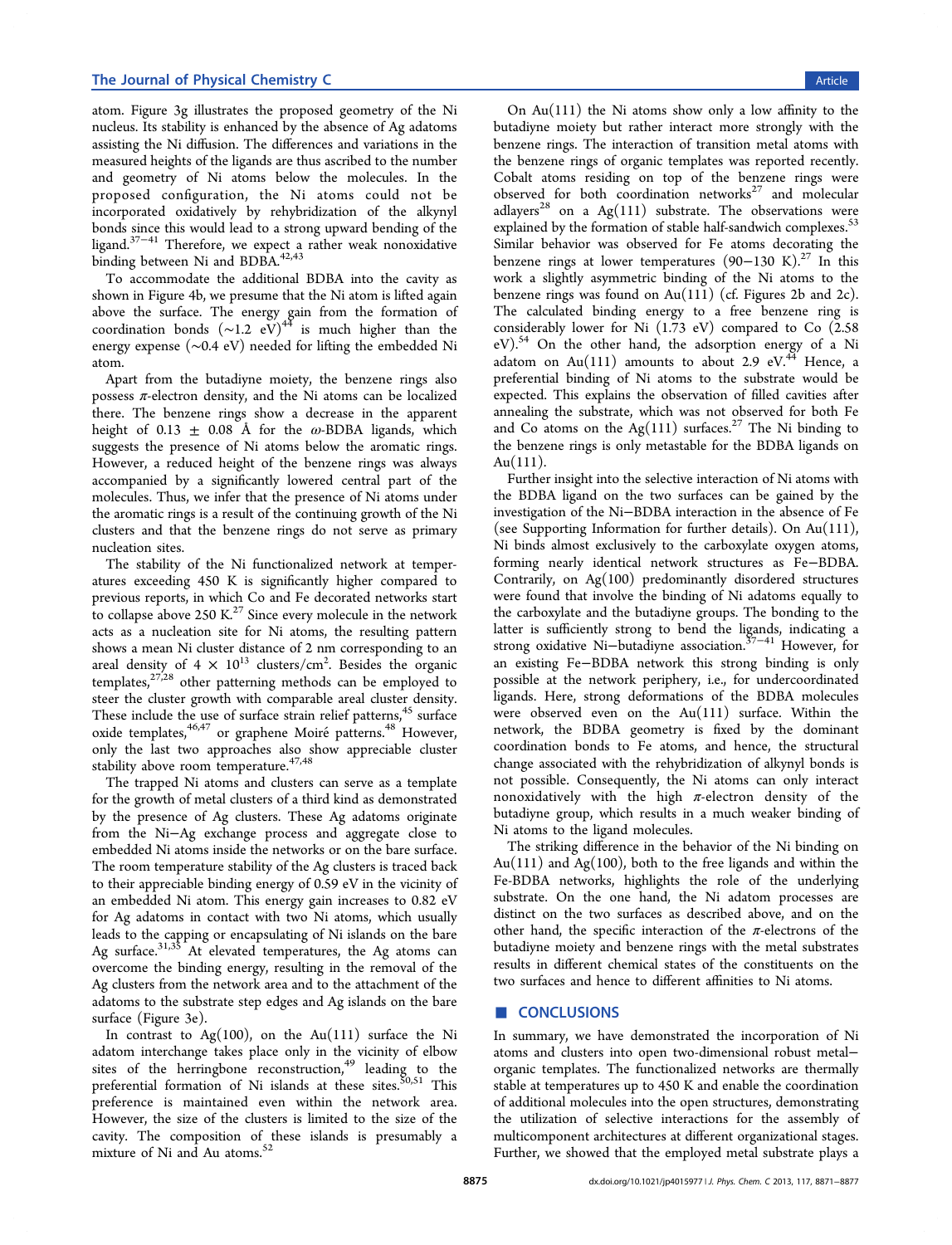#### <span id="page-5-0"></span>The Journal of Physical Chemistry C and the Second Second Second Second Second Second Second Second Second Second Second Second Second Second Second Second Second Second Second Second Second Second Second Second Second Sec

crucial role in the interaction of transition metal atoms with the metal−organic host networks. On the Ag(100) substrate, the surface-confined metal−organic template steers the growth of the Ni clusters underneath the network pattern. Here, the embedded Ni atoms nucleate preferentially at the butadiyne moiety of the BDBA ligands. Thereby, Ni clusters consisting of a few metal atoms with an areal density of  $4 \times 10^{13}$  cm<sup>-2</sup> can be obtained. In contrast, on the Au(111) substrate the Ni atoms interact preferentially with the BDBA benzene rings and form size-limited clusters inside the cavities.

The work demonstrates the unique occurrence of selective interactions in a multicomponent system including the surface that may be further explored to create functional molecular architectures with novel properties. Moreover, the stability and direct accessibility of the noncapped Ni atoms and clusters on both gold and silver substrates render these systems attractive candidates to explore their catalytic activity.

## ■ ASSOCIATED CONTENT

#### **6** Supporting Information

(1) Ni clusters and cavity filling of the Fe−BDBA network on Au(111), (2) Ni deposition on the bare Ag(100) substrate, and (3) Ni−BDBA networks. This material is available free of charge via the Internet at<http://pubs.acs.org>.

#### ■ AUTHOR INFORMATION

#### Corresponding Author

\*Tel +420 541 142 810, e-mail [cechal@fme.vutbr.cz](mailto:cechal@fme.vutbr.cz) (J.Č.); Tel +49 711 689 1541, e-mail [s.stepanow@fkf.mpg.de](mailto:s.stepanow@fkf.mpg.de) (S.S.).

#### Present Address

 $\perp$ I.C<sup> $\perp$ </sup>.: Institute of Physical Engineering and CEITEC, Brno University of Technology, Technická 2896/2, 616 69 Brno, Czech Republic.

### Notes

The authors declare no competing financial interest.

#### ■ ACKNOWLEDGMENTS

The work was supported by the Baden-Wü rttemberg Stiftung. J.Č. acknowledges the support of a Marie Curie Intra European Fellowship within the 7th European Community Framework Programme (AdaptNano, Project No. 251930) and "CEITEC − Central European Institute of Technology" (CZ.1.05/1.1.00/ 02.0068) from the European Regional Development Fund. T.K. acknowledges support from the JSPS (Japan Society for the Promotion of Science).

#### ■ REFERENCES

(1) Lehn, J. M. Supramolecular Chemistry: Concepts and Perspectives; Wiley-VCH: Weinheim, 1995.

(2) Rao, C. N. R.; Natarajan, S.; Vaidhyanathan, R. Metal carboxylates with open architectures. Angew. Chem., Int. Ed. 2004, 43, 1466−1496.

(3) Klemm, D.; Heublein, B.; Fink, H.-P.; Bohn, A. Cellulose: Fascinating biopolymer and sustainable raw material. Angew. Chem., Int. Ed. 2005, 44, 3358−3393.

(4) Wiester, M. J.; Ulmann, P. A.; Mirkin, C. A. Enzyme mimics based upon supramolecular coordination chemistry. Angew. Chem., Int. Ed. 2011, 50, 114−137.

(5) Kato, T.; Mizoshita, N.; Kishimoto, K. Functional liquidcrystalline assemblies: Self-organized soft materials. Angew. Chem., Int. Ed. 2006, 45, 38−68.

(6) Brammer, L. Developments in inorganic crystal engineering. Chem. Soc. Rev. 2004, 33, 476−489.

(7) Descalzo, A. B.; Martínez-Máñez, R.; Sancenón, F.; Hoffmann, K.; Rurack, K. The supramolecular chemistry of organic-inorganic hybrid materials. Angew. Chem., Int. Ed. 2006, 45, 5924−5948.

(8) Calzaferri, G.; Huber, S.; Maas, H.; Minkowski, C. Host-guest antenna materials. Angew. Chem., Int. Ed. 2003, 42, 3732−3758.

(9) Furukawa, H.; Ko, N.; Go, Y. B.; Aratani, N.; Choi, S. B.; Choi, E.; Yazaydin, A. Ö.; Snurr, R. Q.; O'Keeffe, M.; Kim, J.; Yaghi, O. M. Ultrahigh porosity in metal-organic frameworks. Science 2010, 329, 424−428.

(10) O′Keeffe, M.; Yaghi, O. M. Deconstructing the crystal structures of metal−organic frameworks and related materials into their underlying nets. Chem. Rev. 2012, 112, 675−702.

(11) Meek, S. T.; Greathouse, J. A.; Allendorf, M. D. Metal-organic frameworks: A rapidly growing class of versatile nanoporous materials. Adv. Mater. 2011, 23, 249−267.

(12) Meilikhov, M.; Yusenko, K.; Esken, D.; Turner, S.; van Tendeloo, G.; Fischer, R. A. Metals at MOFs − loading MOFs with metal nanoparticles for hybrid functions. Eur. J. Inorg. Chem. 2010, 2010, 3701−3714.

(13) Sumida, K.; Rogow, D. L.; Mason, J. A.; McDonald, T. M.; Bloch, E. D.; Herm, Z. R.; Bae, T.-H.; Long, J. R. Carbon dioxide capture in metal−organic frameworks. Chem. Rev. 2012, 112, 724− 781.

(14) Yoon, M.; Srirambalaji, R.; Kim, K. Homochiral metal−organic frameworks for asymmetric heterogeneous catalysis. Chem. Rev. 2012, 112, 1196−1231.

(15) Shekhah, O.; Liu, J.; Fischer, R. A.; Wöll, Ch. MOF thin films: Existing and future applications. Chem. Soc. Rev. 2011, 40, 1081−1106. (16) Betard, A.; Fischer, R. A. Metal−organic framework thin films:

From fundamentals to applications. Chem. Rev. 2012, 112, 1055−1083. (17) Bartels, L. Tailoring molecular layers at metal surfaces. Nat. Chem. 2010, 2, 87−95.

(18) Elemans, J. A. A. W.; Lei, S.; De Feyter, S. Molecular and supramolecular networks on surfaces: From two-dimensional crystal engineering to reactivity. Angew. Chem., Int. Ed. 2009, 48, 7298−7332.

(19) Lin, N.; Stepanow, S.; Ruben, M.; Barth, J. V. Surface-confined supramolecular coordination chemistry. Top. Curr. Chem. 2009, 287, 1−44.

(20) Madueno, R.; Räisä nen, M. T.; Silien, C.; Buck, M. Functionalizing hydrogen-bonded surface networks with selfassembled monolayers. Nature 2008, 454, 618−621.

(21) Fabris, S.; Stepanow, S.; Lin, N.; Gambardella, P.; Dmitriev, A.; Honolka, J.; Baroni, S.; Kern, K. Oxygen dissociation by concerted action of di-iron centers in metal−organic coordination networks at surfaces: Modeling non-heme iron enzymes. Nano Lett. 2011, 11, 5414−5420.

(22) Gambardella, P.; Stepanow, S.; Dmitriev, A.; Honolka, J.; de Groot, F. M. F.; Lingenfelder, M.; Gupta, S. S.; Sarma, D. D.; Bencok, P.; Stanescu, S.; Clair, S.; Pons, S.; Lin, N.; Seitsonen, A. P.; Brune, H.; Barth, J. V.; Kern, K. Supramolecular control of the magnetic anisotropy in two-dimensional high-spin Fe arrays at a metal interface. Nat. Mater. 2009, 8, 189−193.

(23) Elemans, J. A. A. W.; Rowan, A. E.; Nolte, R. J. M. Mastering molecular matter. Supramolecular architectures by hierarchical selfassembly. J. Mater. Chem. 2003, 13, 2661−2670.

(24) Soler-Illia, G. J. de A. A.; Sanchez, C.; Lebeau, B.; Patarin, J. Chemical strategies to design textured materials: From microporous and mesoporous oxides to nanonetworks and hierarchical structures. Chem. Rev. 2002, 102, 4093−4138.

(25) Ikkala, O.; ten Brinke, G. Hierarchical self-assembly in polymeric complexes: Towards functional materials. Chem. Commun. 2004, 2004, 2131−2137.

(26) Cicoira, F.; Santato, C.; Rosei, F. Two-dimensional nanotemplates as surface cues for the controlled assembly of organic molecules. Top. Curr. Chem. 2008, 285, 203−267.

(27) Decker, R.; Schlickum, U.; Klappenberger, F.; Zoppellaro, G.; Klyatskaya, S.; Ruben, M.; Barth, J. V.; Brune, H. Using metal-organic templates to steer the growth of Fe and Co nanoclusters. Appl. Phys. Lett. 2008, 93, 243102.